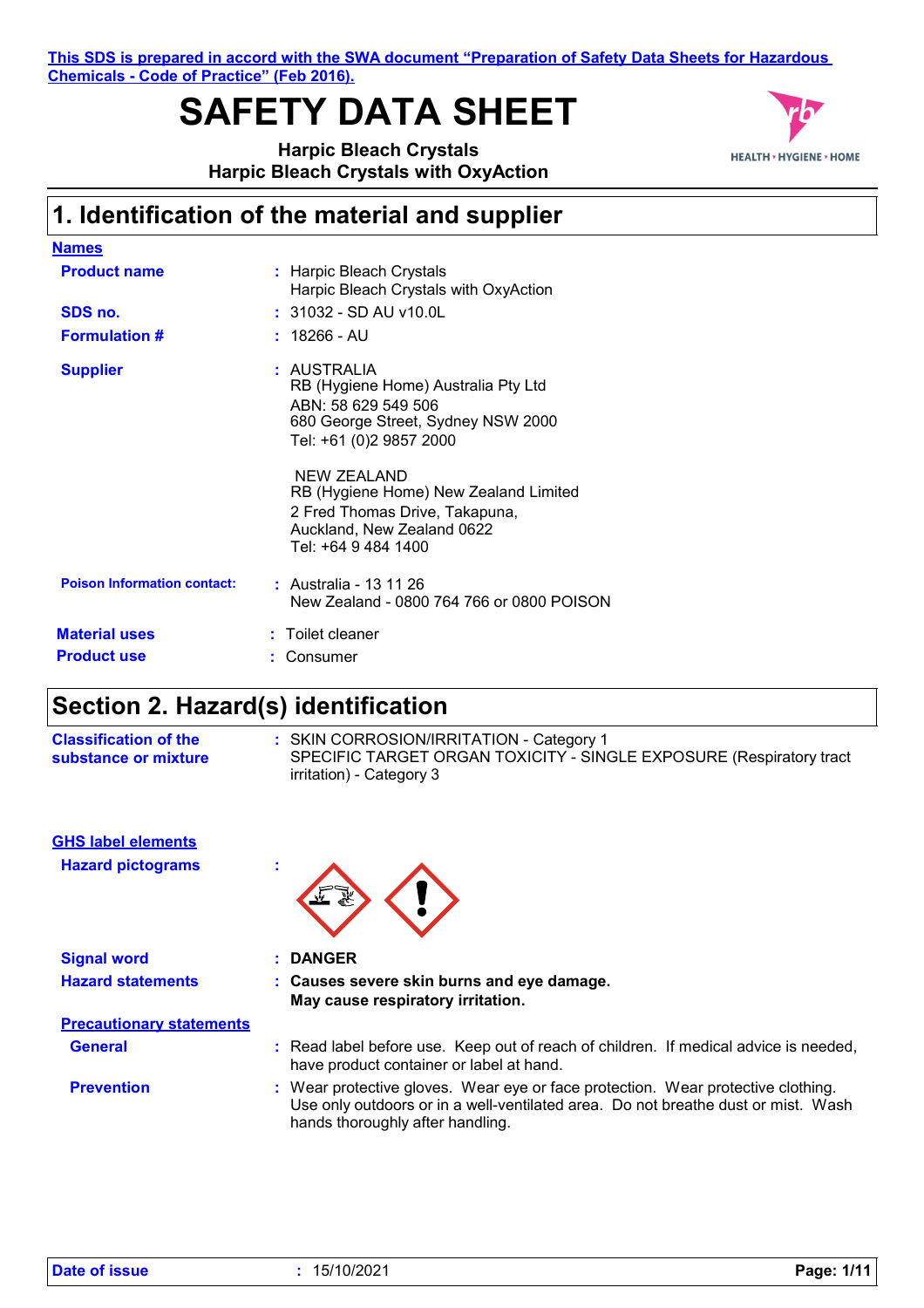## **Section 2. Hazard(s) identification**

| <b>Response</b>                                        | : IF INHALED: Remove victim to fresh air and keep at rest in a position comfortable<br>for breathing. Immediately call a POISON CENTER or physician. IF SWALLOWED:<br>Immediately call a POISON CENTER or physician. Rinse mouth. Do NOT induce<br>vomiting. IF ON SKIN (or hair): Take off immediately all contaminated clothing.<br>Rinse skin with water or shower. Wash contaminated clothing before reuse.<br>Immediately call a POISON CENTER or physician. IF IN EYES: Rinse cautiously<br>with water for several minutes. Remove contact lenses, if present and easy to do.<br>Continue rinsing. Immediately call a POISON CENTER or physician. |
|--------------------------------------------------------|---------------------------------------------------------------------------------------------------------------------------------------------------------------------------------------------------------------------------------------------------------------------------------------------------------------------------------------------------------------------------------------------------------------------------------------------------------------------------------------------------------------------------------------------------------------------------------------------------------------------------------------------------------|
| <b>Storage</b>                                         | : Store locked up.                                                                                                                                                                                                                                                                                                                                                                                                                                                                                                                                                                                                                                      |
| <b>Disposal</b>                                        | : Dispose of contents and container in accordance with all local, regional, national<br>and international regulations.                                                                                                                                                                                                                                                                                                                                                                                                                                                                                                                                  |
| <b>Supplemental label</b><br>elements                  | : Not applicable.                                                                                                                                                                                                                                                                                                                                                                                                                                                                                                                                                                                                                                       |
| Other hazards which do not<br>result in classification | : May form explosible dust-air mixture if dispersed.                                                                                                                                                                                                                                                                                                                                                                                                                                                                                                                                                                                                    |

## **Section 3. Composition and ingredient information**

| <b>Substance/mixture</b><br>Mixture |            |                   |
|-------------------------------------|------------|-------------------|
| <b>Ingredient name</b>              | $%$ (w/w)  | <b>CAS number</b> |
| Sodium hydrogen sulfate             | $30 - 60$  | 7681-38-1         |
| Sodium hydrogencarbonate            | 1≥10 - ≤30 | 144-55-8          |
| Potassium monopersulfate            | ~10        | 70693-62-8        |
| Sulfamic acid                       | < 10       | 5329-14-6         |

 **Other Non-hazardous ingredients to 100%**

### **Section 4. First aid measures**

| <b>Eye contact</b>  | : Get medical attention immediately. Call a poison center or physician. Immediately<br>flush eyes with plenty of water, occasionally lifting the upper and lower eyelids.<br>Check for and remove any contact lenses. Continue to rinse for at least 10 minutes.                                                                                                                                                                                                                                                                                                                                                                                                                                                                                                                                 |
|---------------------|--------------------------------------------------------------------------------------------------------------------------------------------------------------------------------------------------------------------------------------------------------------------------------------------------------------------------------------------------------------------------------------------------------------------------------------------------------------------------------------------------------------------------------------------------------------------------------------------------------------------------------------------------------------------------------------------------------------------------------------------------------------------------------------------------|
| <b>Inhalation</b>   | Chemical burns must be treated promptly by a physician.<br>: Get medical attention immediately. Call a poison center or physician. Remove<br>victim to fresh air and keep at rest in a position comfortable for breathing. If it is<br>suspected that fumes are still present, the rescuer should wear an appropriate mask<br>or self-contained breathing apparatus. If not breathing, if breathing is irregular or if<br>respiratory arrest occurs, provide artificial respiration or oxygen by trained personnel.<br>It may be dangerous to the person providing aid to give mouth-to-mouth<br>resuscitation. If unconscious, place in recovery position and get medical attention<br>immediately. Maintain an open airway. Loosen tight clothing such as a collar, tie,<br>belt or waistband. |
| <b>Skin contact</b> | Get medical attention immediately. Call a poison center or physician. Flush<br>contaminated skin with plenty of water. Remove contaminated clothing and shoes.<br>Wash contaminated clothing thoroughly with water before removing it, or wear<br>gloves. Continue to rinse for at least 10 minutes. Chemical burns must be treated<br>promptly by a physician. Wash clothing before reuse. Clean shoes thoroughly<br>before reuse.                                                                                                                                                                                                                                                                                                                                                              |
| <b>Ingestion</b>    | : Get medical attention immediately. Call a poison center or physician. Wash out<br>mouth with water. Remove dentures if any. Remove victim to fresh air and keep at<br>rest in a position comfortable for breathing. If material has been swallowed and the<br>exposed person is conscious, give small quantities of water to drink. Stop if the<br>exposed person feels sick as vomiting may be dangerous. Do not induce vomiting<br>unless directed to do so by medical personnel. If vomiting occurs, the head should<br>be kept low so that vomit does not enter the lungs. Chemical burns must be treated<br>promptly by a physician. Never give anything by mouth to an unconscious person.<br>If unconscious, place in recovery position and get medical attention immediately.          |
| Date of issue       | : 15/10/2021<br>Page: 2/11                                                                                                                                                                                                                                                                                                                                                                                                                                                                                                                                                                                                                                                                                                                                                                       |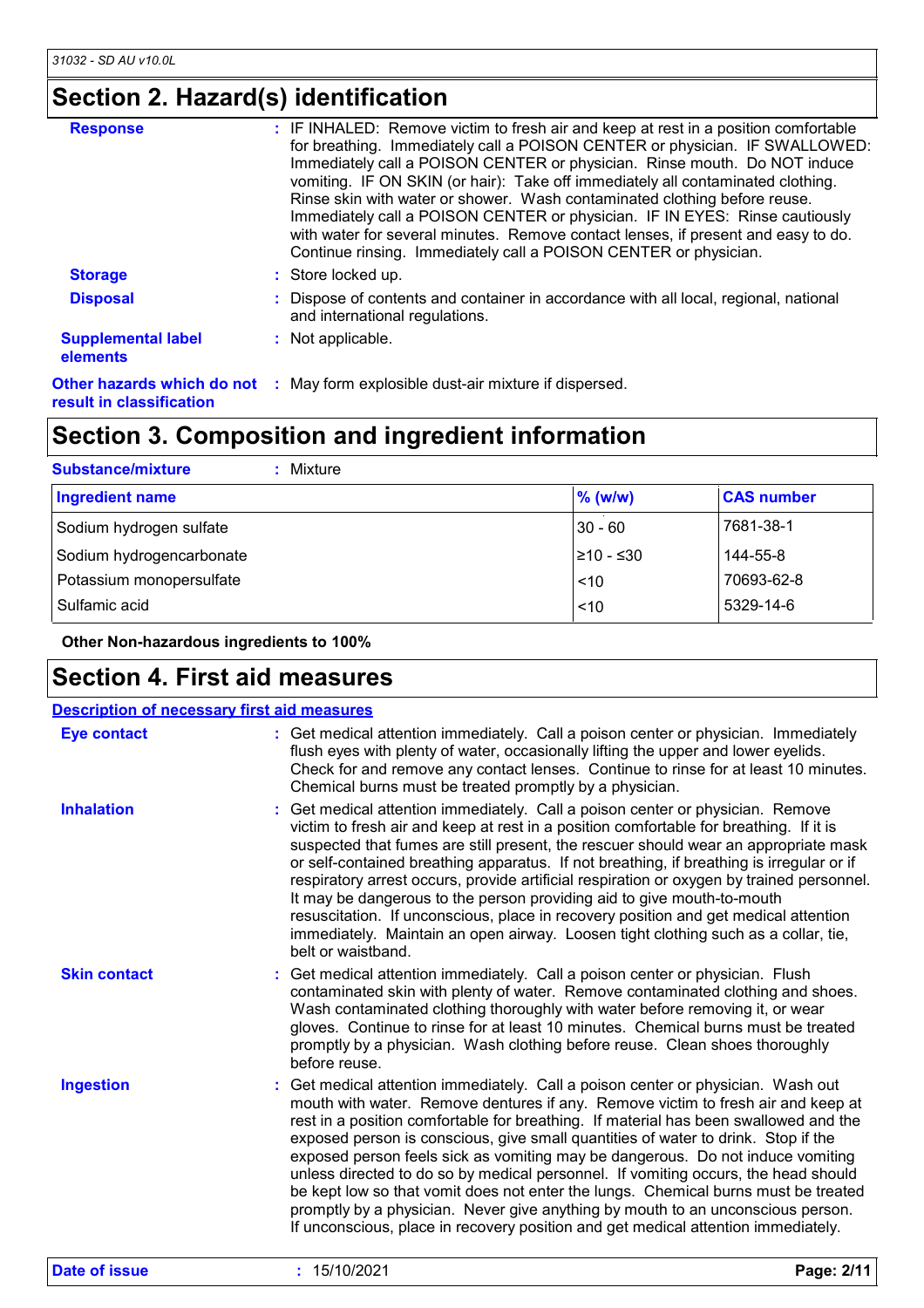### **Section 4. First aid measures**

Maintain an open airway. Loosen tight clothing such as a collar, tie, belt or waistband.

| Most important symptoms/effects, acute and delayed |                                                                                                                                                                                                                                                                                                                                                                                                                 |
|----------------------------------------------------|-----------------------------------------------------------------------------------------------------------------------------------------------------------------------------------------------------------------------------------------------------------------------------------------------------------------------------------------------------------------------------------------------------------------|
| <b>Potential acute health effects</b>              |                                                                                                                                                                                                                                                                                                                                                                                                                 |
| <b>Eye contact</b>                                 | : Causes serious eye damage.                                                                                                                                                                                                                                                                                                                                                                                    |
| <b>Inhalation</b>                                  | : May cause respiratory irritation.                                                                                                                                                                                                                                                                                                                                                                             |
| <b>Skin contact</b>                                | : Causes severe burns.                                                                                                                                                                                                                                                                                                                                                                                          |
| <b>Ingestion</b>                                   | : No known significant effects or critical hazards.                                                                                                                                                                                                                                                                                                                                                             |
| <b>Over-exposure signs/symptoms</b>                |                                                                                                                                                                                                                                                                                                                                                                                                                 |
| <b>Eye contact</b>                                 | : Adverse symptoms may include the following:<br>pain<br>watering<br>redness                                                                                                                                                                                                                                                                                                                                    |
| <b>Inhalation</b>                                  | : Adverse symptoms may include the following:<br>respiratory tract irritation<br>coughing                                                                                                                                                                                                                                                                                                                       |
| <b>Skin contact</b>                                | : Adverse symptoms may include the following:<br>pain or irritation<br>redness<br>blistering may occur                                                                                                                                                                                                                                                                                                          |
| <b>Ingestion</b>                                   | : Adverse symptoms may include the following:<br>stomach pains                                                                                                                                                                                                                                                                                                                                                  |
|                                                    | Indication of immediate medical attention and special treatment needed, if necessary                                                                                                                                                                                                                                                                                                                            |
| <b>Notes to physician</b>                          | : Treat symptomatically. Contact poison treatment specialist immediately if large<br>quantities have been ingested or inhaled.                                                                                                                                                                                                                                                                                  |
| <b>Specific treatments</b>                         | : No specific treatment.                                                                                                                                                                                                                                                                                                                                                                                        |
| <b>Protection of first-aiders</b>                  | : No action shall be taken involving any personal risk or without suitable training. If it<br>is suspected that fumes are still present, the rescuer should wear an appropriate<br>mask or self-contained breathing apparatus. It may be dangerous to the person<br>providing aid to give mouth-to-mouth resuscitation. Wash contaminated clothing<br>thoroughly with water before removing it, or wear gloves. |

**See toxicological information (Section 11)**

### **Section 5. Firefighting measures**

| <b>Extinguishing media</b>                           |                                                                                                                                                                    |
|------------------------------------------------------|--------------------------------------------------------------------------------------------------------------------------------------------------------------------|
| <b>Suitable extinguishing</b><br>media               | : Use dry chemical powder.                                                                                                                                         |
| <b>Unsuitable extinguishing</b><br>media             | : Avoid high pressure media which could cause the formation of a potentially<br>explosible dust-air mixture.                                                       |
| <b>Specific hazards arising</b><br>from the chemical | : May form explosible dust-air mixture if dispersed.                                                                                                               |
| <b>Hazardous thermal</b><br>decomposition products   | : Decomposition products may include the following materials:<br>carbon dioxide<br>carbon monoxide<br>sulfur oxides<br>halogenated compounds<br>metal oxide/oxides |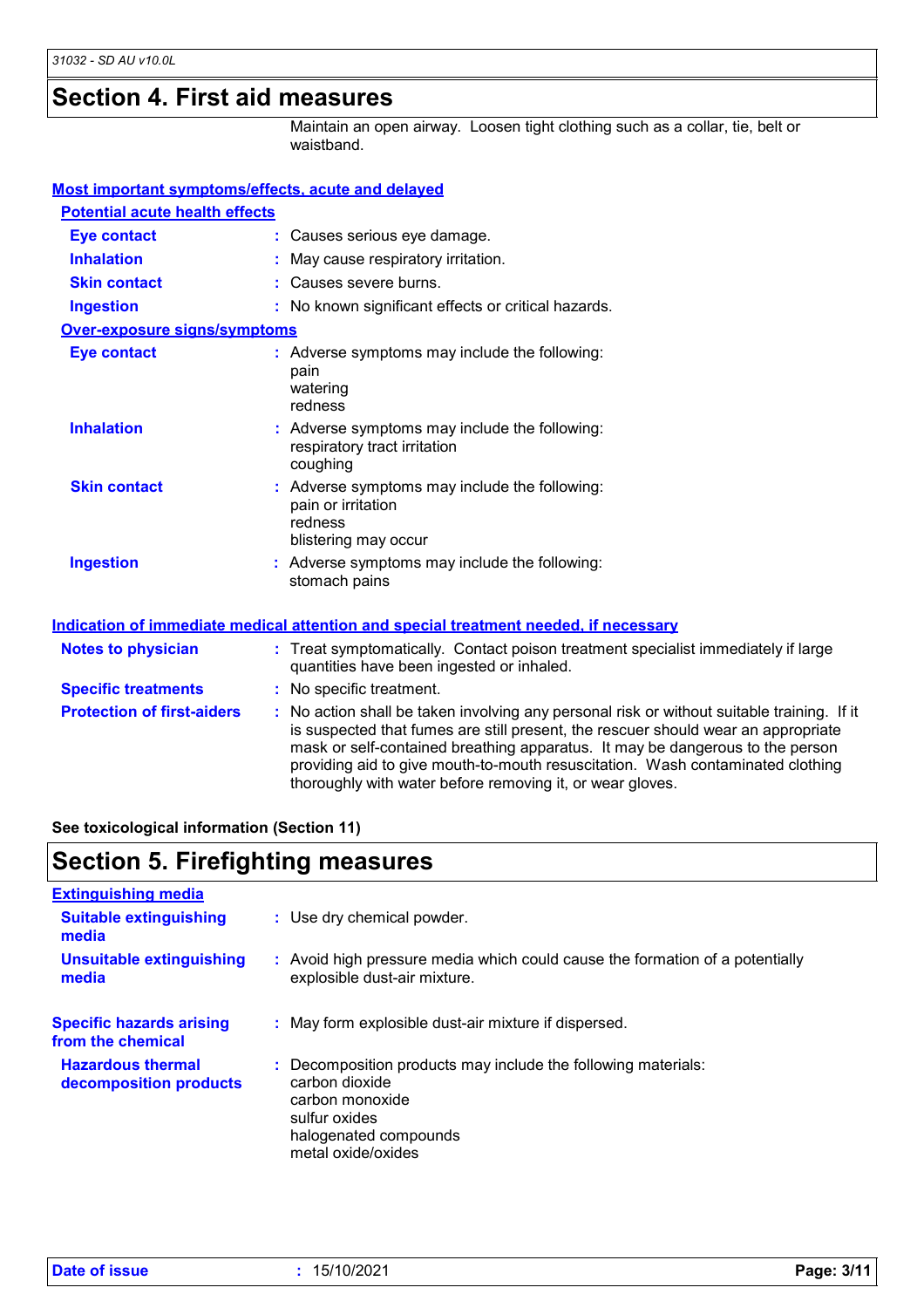## **Section 5. Firefighting measures**

| <b>Special protective actions</b><br>for fire-fighters   | : Promptly isolate the scene by removing all persons from the vicinity of the incident if<br>there is a fire. No action shall be taken involving any personal risk or without<br>suitable training. Move containers from fire area if this can be done without risk.<br>Use water spray to keep fire-exposed containers cool. |
|----------------------------------------------------------|-------------------------------------------------------------------------------------------------------------------------------------------------------------------------------------------------------------------------------------------------------------------------------------------------------------------------------|
| <b>Special protective</b><br>equipment for fire-fighters | : Fire-fighters should wear appropriate protective equipment and self-contained<br>breathing apparatus (SCBA) with a full face-piece operated in positive pressure<br>mode.                                                                                                                                                   |
| <b>Hazchem code</b>                                      | : 2X                                                                                                                                                                                                                                                                                                                          |

### **Section 6. Accidental release measures**

|                                                                                                 | <b>Personal precautions, protective equipment and emergency procedures</b>                                                                                                                                                                                                                                                                                                                                                                                                                                                                                                 |
|-------------------------------------------------------------------------------------------------|----------------------------------------------------------------------------------------------------------------------------------------------------------------------------------------------------------------------------------------------------------------------------------------------------------------------------------------------------------------------------------------------------------------------------------------------------------------------------------------------------------------------------------------------------------------------------|
| For non-emergency<br>personnel                                                                  | : No action shall be taken involving any personal risk or without suitable training.<br>Evacuate surrounding areas. Keep unnecessary and unprotected personnel from<br>entering. Do not touch or walk through spilt material. Shut off all ignition sources.<br>No flares, smoking or flames in hazard area. Do not breathe dust. Provide<br>adequate ventilation. Wear appropriate respirator when ventilation is inadequate.<br>Put on appropriate personal protective equipment.                                                                                        |
|                                                                                                 | For emergency responders : If specialised clothing is required to deal with the spillage, take note of any<br>information in Section 8 on suitable and unsuitable materials. See also the<br>information in "For non-emergency personnel".                                                                                                                                                                                                                                                                                                                                 |
| <b>Environmental precautions</b><br><b>Methods and material for containment and cleaning up</b> | : Avoid dispersal of spilt material and runoff and contact with soil, waterways, drains<br>and sewers. Inform the relevant authorities if the product has caused environmental<br>pollution (sewers, waterways, soil or air).                                                                                                                                                                                                                                                                                                                                              |
|                                                                                                 |                                                                                                                                                                                                                                                                                                                                                                                                                                                                                                                                                                            |
| <b>Small spill</b>                                                                              | : Move containers from spill area. Use spark-proof tools and explosion-proof<br>equipment. Avoid dust generation. Using a vacuum with HEPA filter will reduce<br>dust dispersal. Place spilled material in a designated, labeled waste container.<br>Dispose of via a licensed waste disposal contractor.                                                                                                                                                                                                                                                                  |
| <b>Large spill</b>                                                                              | : Move containers from spill area. Use spark-proof tools and explosion-proof<br>equipment. Approach the release from upwind. Prevent entry into sewers, water<br>courses, basements or confined areas. Avoid dust generation. Do not dry sweep.<br>Vacuum dust with equipment fitted with a HEPA filter and place in a closed, labeled<br>waste container. Avoid creating dusty conditions and prevent wind dispersal.<br>Dispose of via a licensed waste disposal contractor. Note: see Section 1 for<br>emergency contact information and Section 13 for waste disposal. |

**See Section 1 for emergency contact information.**

**See Section 8 for information on appropriate personal protective equipment.**

**See Section 13 for additional waste treatment information.**

### **Section 7. Handling and storage**

| <b>Precautions for safe handling</b> |                                                                                                                                                                                                                                                                                                                                                                                                                                                                                                                                                                                                                                                                                                                                                                                                                                                                                                                                                                                                                                          |
|--------------------------------------|------------------------------------------------------------------------------------------------------------------------------------------------------------------------------------------------------------------------------------------------------------------------------------------------------------------------------------------------------------------------------------------------------------------------------------------------------------------------------------------------------------------------------------------------------------------------------------------------------------------------------------------------------------------------------------------------------------------------------------------------------------------------------------------------------------------------------------------------------------------------------------------------------------------------------------------------------------------------------------------------------------------------------------------|
| <b>Protective measures</b>           | : Put on appropriate personal protective equipment (see Section 8). Do not get in<br>eyes or on skin or clothing. Do not breathe dust. Do not ingest. Avoid the creation<br>of dust when handling and avoid all possible sources of ignition (spark or flame).<br>Prevent dust accumulation. Use only with adequate ventilation. Wear appropriate<br>respirator when ventilation is inadequate. Keep in the original container or an<br>approved alternative made from a compatible material, kept tightly closed when not<br>in use. Electrical equipment and lighting should be protected to appropriate<br>standards to prevent dust coming into contact with hot surfaces, sparks or other<br>ignition sources. Take precautionary measures against electrostatic discharges. To<br>avoid fire or explosion, dissipate static electricity during transfer by earthing and<br>bonding containers and equipment before transferring material. Empty containers<br>retain product residue and can be hazardous. Do not reuse container. |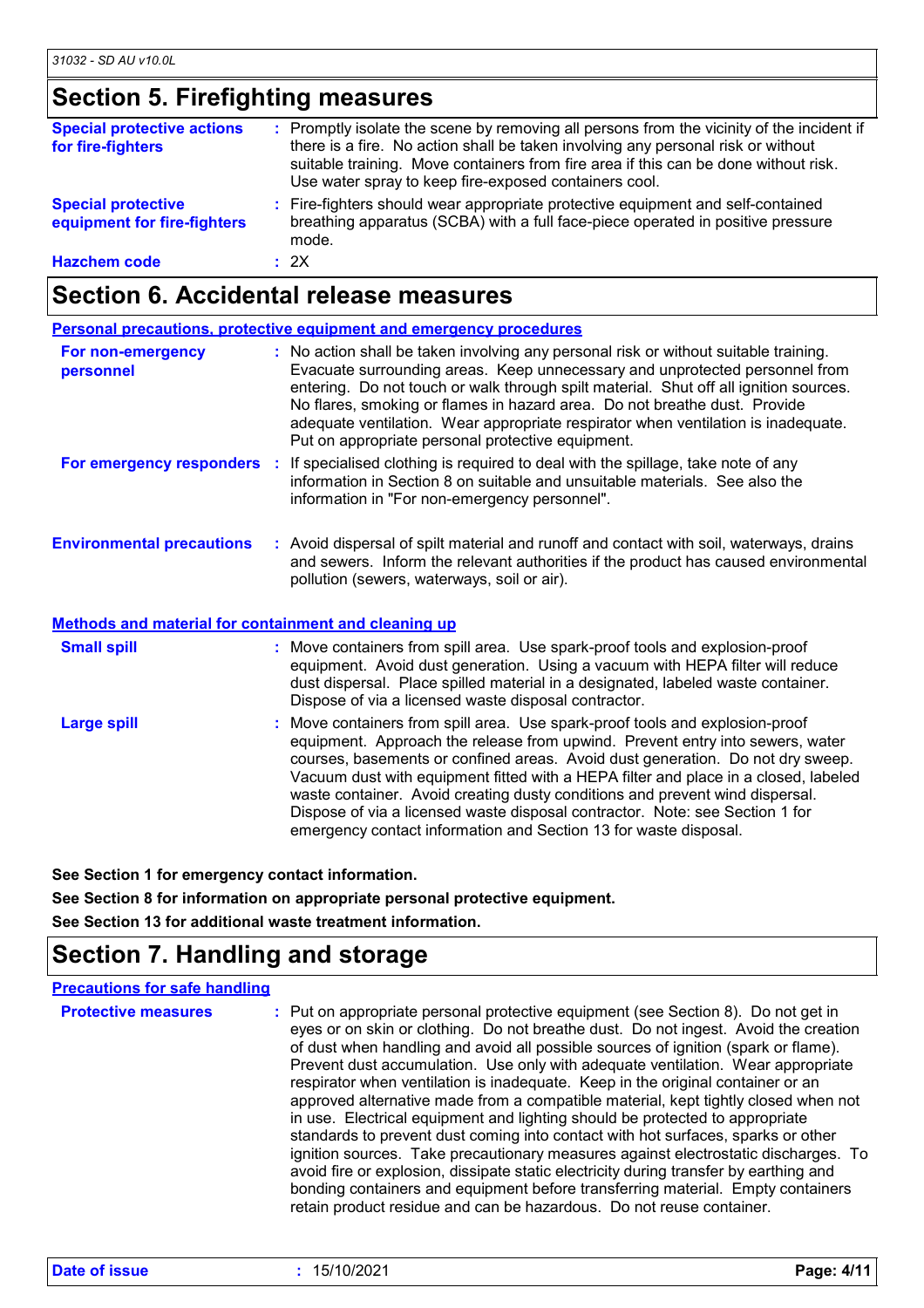## **Section 7. Handling and storage**

| <b>Advice on general</b><br>occupational hygiene                                 | : Eating, drinking and smoking should be prohibited in areas where this material is<br>handled, stored and processed. Workers should wash hands and face before<br>eating, drinking and smoking. Remove contaminated clothing and protective<br>equipment before entering eating areas. See also Section 8 for additional<br>information on hygiene measures.                                                                                                                                                                                                                                                                                      |
|----------------------------------------------------------------------------------|----------------------------------------------------------------------------------------------------------------------------------------------------------------------------------------------------------------------------------------------------------------------------------------------------------------------------------------------------------------------------------------------------------------------------------------------------------------------------------------------------------------------------------------------------------------------------------------------------------------------------------------------------|
| <b>Conditions for safe storage,</b><br>including any<br><b>incompatibilities</b> | : Store in accordance with local regulations. Store in a segregated and approved<br>area. Store in original container protected from direct sunlight in a dry, cool and well-<br>ventilated area, away from incompatible materials (see Section 10) and food and<br>drink. Store locked up. Eliminate all ignition sources. Separate from oxidizing<br>materials. Keep container tightly closed and sealed until ready for use. Containers<br>that have been opened must be carefully resealed and kept upright to prevent<br>leakage. Do not store in unlabelled containers. Use appropriate containment to<br>avoid environmental contamination. |

## **Section 8. Exposure controls and personal protection**

| <b>Control parameters</b>                        |                                                                                                                                                                                                                                                                                                                                                                                                                                                                                                                                                                                                                           |
|--------------------------------------------------|---------------------------------------------------------------------------------------------------------------------------------------------------------------------------------------------------------------------------------------------------------------------------------------------------------------------------------------------------------------------------------------------------------------------------------------------------------------------------------------------------------------------------------------------------------------------------------------------------------------------------|
| <b>Australia</b>                                 |                                                                                                                                                                                                                                                                                                                                                                                                                                                                                                                                                                                                                           |
| <b>Occupational exposure limits</b>              |                                                                                                                                                                                                                                                                                                                                                                                                                                                                                                                                                                                                                           |
| None.                                            |                                                                                                                                                                                                                                                                                                                                                                                                                                                                                                                                                                                                                           |
| <b>New Zealand</b>                               |                                                                                                                                                                                                                                                                                                                                                                                                                                                                                                                                                                                                                           |
| <b>Occupational exposure limits</b>              | : No exposure standard allocated.                                                                                                                                                                                                                                                                                                                                                                                                                                                                                                                                                                                         |
| <b>Appropriate engineering</b><br>controls       | : Use only with adequate ventilation. If user operations generate dust, fumes, gas,<br>vapour or mist, use process enclosures, local exhaust ventilation or other<br>engineering controls to keep worker exposure to airborne contaminants below any<br>recommended or statutory limits. The engineering controls also need to keep gas,<br>vapour or dust concentrations below any lower explosive limits. Use explosion-proof<br>ventilation equipment.                                                                                                                                                                 |
| <b>Environmental exposure</b><br><b>controls</b> | Emissions from ventilation or work process equipment should be checked to ensure<br>they comply with the requirements of environmental protection legislation. In some<br>cases, fume scrubbers, filters or engineering modifications to the process<br>equipment will be necessary to reduce emissions to acceptable levels.                                                                                                                                                                                                                                                                                             |
| <b>Individual protection measures</b>            |                                                                                                                                                                                                                                                                                                                                                                                                                                                                                                                                                                                                                           |
| <b>Hygiene measures</b>                          | : Wash hands, forearms and face thoroughly after handling chemical products, before<br>eating, smoking and using the lavatory and at the end of the working period.<br>Appropriate techniques should be used to remove potentially contaminated clothing.<br>Wash contaminated clothing before reusing. Ensure that eyewash stations and<br>safety showers are close to the workstation location.                                                                                                                                                                                                                         |
| <b>Eye/face protection</b>                       | : Safety eyewear complying with an approved standard should be used when a risk<br>assessment indicates this is necessary to avoid exposure to liquid splashes, mists,<br>gases or dusts. If contact is possible, the following protection should be worn,<br>unless the assessment indicates a higher degree of protection: chemical splash<br>goggles and/or face shield. If inhalation hazards exist, a full-face respirator may be<br>required instead.                                                                                                                                                               |
| <b>Skin protection</b>                           |                                                                                                                                                                                                                                                                                                                                                                                                                                                                                                                                                                                                                           |
| <b>Hand protection</b>                           | : Chemical-resistant, impervious gloves complying with an approved standard should<br>be worn at all times when handling chemical products if a risk assessment indicates<br>this is necessary. Considering the parameters specified by the glove manufacturer,<br>check during use that the gloves are still retaining their protective properties. It<br>should be noted that the time to breakthrough for any glove material may be<br>different for different glove manufacturers. In the case of mixtures, consisting of<br>several substances, the protection time of the gloves cannot be accurately<br>estimated. |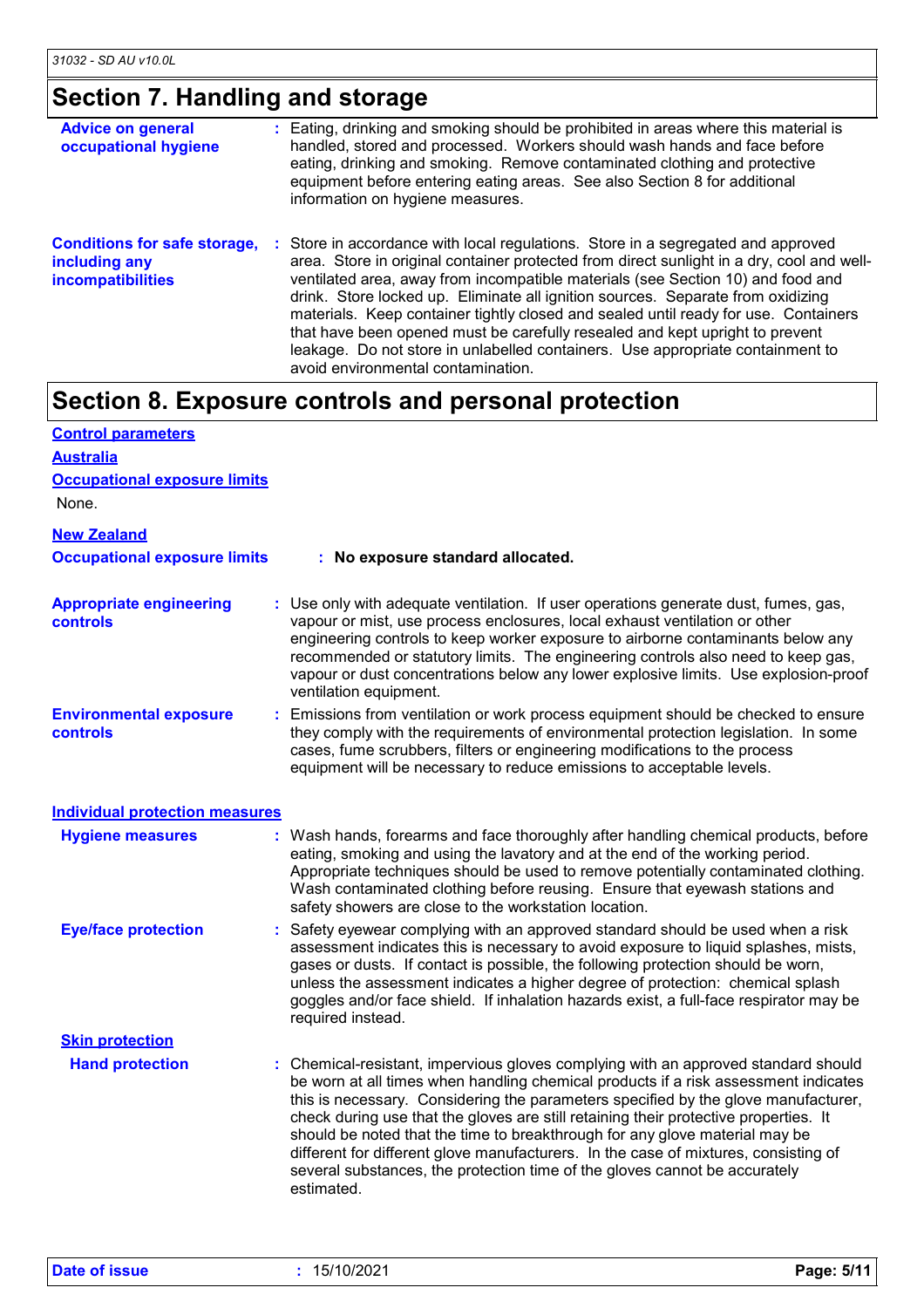## **Section 8. Exposure controls and personal protection**

| <b>Body protection</b>        | : Personal protective equipment for the body should be selected based on the task<br>being performed and the risks involved and should be approved by a specialist<br>before handling this product.                                                                                 |
|-------------------------------|-------------------------------------------------------------------------------------------------------------------------------------------------------------------------------------------------------------------------------------------------------------------------------------|
| <b>Other skin protection</b>  | : Appropriate footwear and any additional skin protection measures should be<br>selected based on the task being performed and the risks involved and should be<br>approved by a specialist before handling this product.                                                           |
| <b>Respiratory protection</b> | : Based on the hazard and potential for exposure, select a respirator that meets the<br>appropriate standard or certification. Respirators must be used according to a<br>respiratory protection program to ensure proper fitting, training, and other important<br>aspects of use. |

## **Section 9. Physical and chemical properties**

| <b>Appearance</b>                                 |                                                                 |
|---------------------------------------------------|-----------------------------------------------------------------|
| <b>Physical state</b>                             | : Solid. [Powder.]                                              |
| <b>Colour</b>                                     | : White.                                                        |
| <b>Odour</b>                                      | Characteristic.                                                 |
| <b>Odour threshold</b>                            | : Not available.                                                |
| pH                                                | 1 to 2.5 [Conc. (% w/w): 100%]                                  |
| <b>Melting point</b>                              | : Not available.                                                |
| <b>Boiling point</b>                              | : Not available.                                                |
| <b>Flash point</b>                                | : Closed cup: $>93.3^{\circ}$ C ( $>199.9^{\circ}$ F)           |
| <b>Evaporation rate</b>                           | : Not available.                                                |
| <b>Flammability (solid, gas)</b>                  | : Not available.                                                |
| Lower and upper explosive<br>(flammable) limits   | : Not available.                                                |
| <b>Vapour pressure</b>                            | : Not available.                                                |
| <b>Vapour density</b>                             | $:$ Not available.                                              |
| <b>Relative density</b>                           | $: 1.1 \text{ to } 1.3$                                         |
| <b>Solubility</b>                                 | : Soluble in the following materials: cold water and hot water. |
| <b>Solubility in water</b>                        | : Not available.                                                |
| <b>Partition coefficient: n-</b><br>octanol/water | : Not available.                                                |
| <b>Auto-ignition temperature</b>                  | : Not available.                                                |
| <b>Decomposition temperature</b>                  | : Not available.                                                |
| <b>Viscosity</b>                                  | : Not available.                                                |
| Flow time (ISO 2431)                              | : Not available.                                                |
| <b>Chlorine Content (%)</b>                       | : 0.4;1                                                         |

### **Section 10. Stability and reactivity**

| <b>Reactivity</b>                            | : No specific test data related to reactivity available for this product or its ingredients.                                                                                                                                                                                                                                                                         |
|----------------------------------------------|----------------------------------------------------------------------------------------------------------------------------------------------------------------------------------------------------------------------------------------------------------------------------------------------------------------------------------------------------------------------|
| <b>Chemical stability</b>                    | : The product is stable.                                                                                                                                                                                                                                                                                                                                             |
| <b>Possibility of hazardous</b><br>reactions | : Under normal conditions of storage and use, hazardous reactions will not occur.                                                                                                                                                                                                                                                                                    |
| <b>Conditions to avoid</b>                   | : Avoid the creation of dust when handling and avoid all possible sources of ignition<br>(spark or flame). Take precautionary measures against electrostatic discharges.<br>To avoid fire or explosion, dissipate static electricity during transfer by earthing and<br>bonding containers and equipment before transferring material. Prevent dust<br>accumulation. |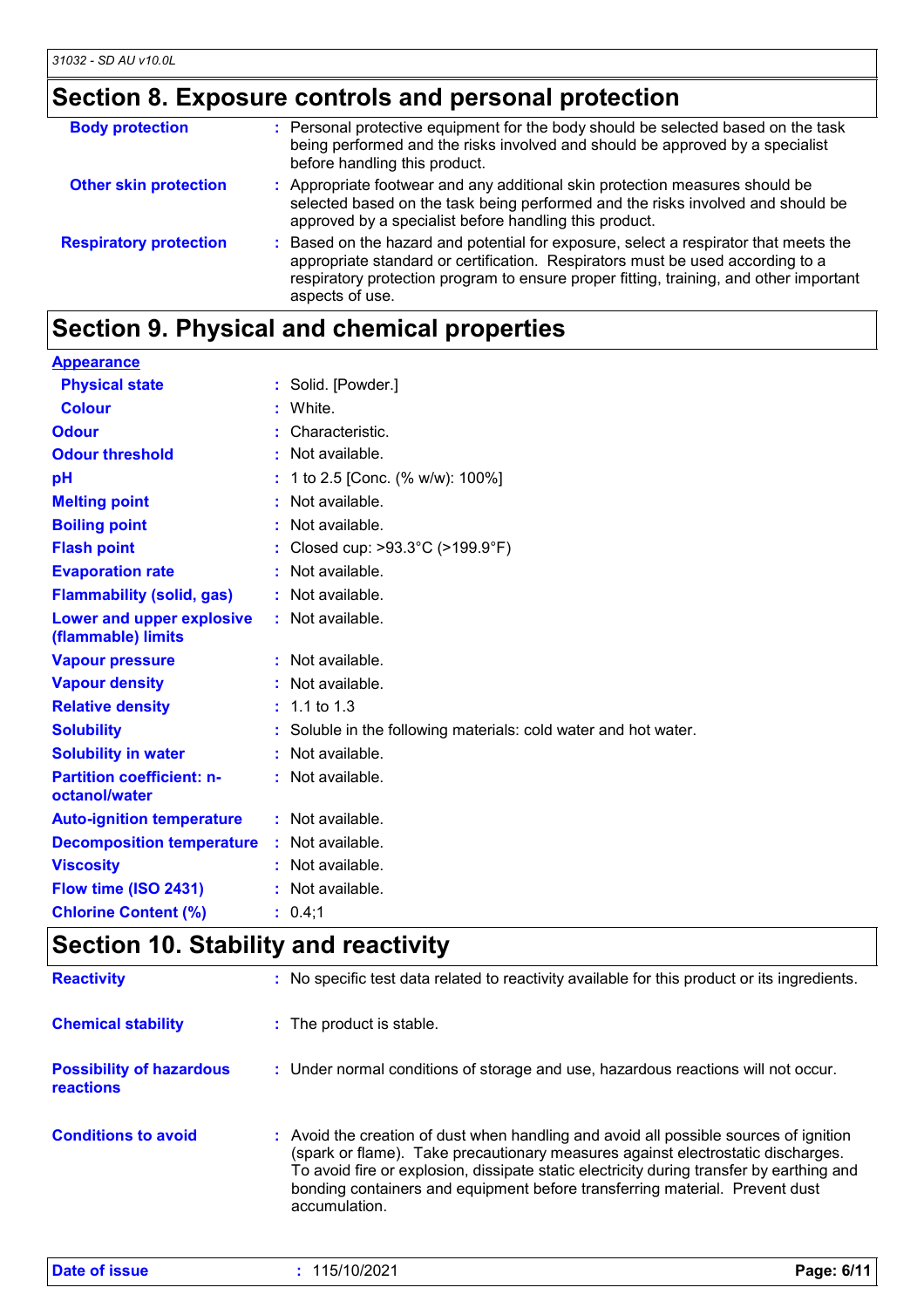## **Section 10. Stability and reactivity**

| <b>Incompatible materials</b> | : Reactive or incompatible with the following materials:<br>oxidizing materials |
|-------------------------------|---------------------------------------------------------------------------------|
|                               |                                                                                 |

#### **Hazardous decomposition products :** Under normal conditions of storage and use, hazardous decomposition products should not be produced.

### **Section 11. Toxicological information**

#### **Information on toxicological effects**

| <b>Product/ingredient name</b>                                              | <b>Result</b>                                                       | <b>Species</b>  | <b>Dose</b>                 |                                                                               | <b>Exposure</b>      |
|-----------------------------------------------------------------------------|---------------------------------------------------------------------|-----------------|-----------------------------|-------------------------------------------------------------------------------|----------------------|
| sodium hydrogencarbonate                                                    | LD50 Oral                                                           | Rat             |                             | 4220 mg/kg                                                                    | $\blacksquare$       |
| <b>Conclusion/Summary</b><br><b>Irritation/Corrosion</b>                    | : Based on available data, the classification criteria are not met. |                 |                             |                                                                               |                      |
| <b>Product/ingredient name</b>                                              | <b>Result</b>                                                       | <b>Species</b>  | <b>Score</b>                | <b>Exposure</b>                                                               | <b>Observation</b>   |
| sodium hydrogencarbonate                                                    | Eyes - Mild irritant<br>Skin - Mild irritant                        | Rabbit<br>Human |                             | 0.5 minutes<br>100<br>milligrams<br>72 hours 30<br>milligrams<br>Intermittent |                      |
| <b>Conclusion/Summary</b>                                                   |                                                                     |                 |                             |                                                                               |                      |
| <b>Skin</b>                                                                 | : Based on Calculation method: Causes burns.                        |                 |                             |                                                                               |                      |
| <b>Eyes</b>                                                                 | : Based on Calculation method: Causes serious eye damage.           |                 |                             |                                                                               |                      |
| <b>Respiratory</b><br><b>Sensitisation</b><br>Not available.                | : May cause respiratory irritation.                                 |                 |                             |                                                                               |                      |
| <b>Conclusion/Summary</b>                                                   |                                                                     |                 |                             |                                                                               |                      |
| <b>Skin</b>                                                                 | : Based on available data, the classification criteria are not met. |                 |                             |                                                                               |                      |
| <b>Respiratory</b><br><b>Mutagenicity</b><br>Not available.                 | : Based on available data, the classification criteria are not met. |                 |                             |                                                                               |                      |
| <b>Conclusion/Summary</b><br><b>Carcinogenicity</b><br>Not available.       | : Based on available data, the classification criteria are not met. |                 |                             |                                                                               |                      |
| <b>Conclusion/Summary</b><br><b>Reproductive toxicity</b><br>Not available. | : Based on available data, the classification criteria are not met. |                 |                             |                                                                               |                      |
| <b>Conclusion/Summary</b><br><b>Teratogenicity</b><br>Not available.        | : Based on available data, the classification criteria are not met. |                 |                             |                                                                               |                      |
| <b>Conclusion/Summary</b>                                                   | : Based on available data, the classification criteria are not met. |                 |                             |                                                                               |                      |
| <b>Specific target organ toxicity (single exposure)</b>                     |                                                                     |                 |                             |                                                                               |                      |
| <b>Name</b>                                                                 |                                                                     | <b>Category</b> | <b>Route of</b><br>exposure |                                                                               | <b>Target organs</b> |

| <b>Name</b>                                   | <b>Category</b> | <b>Route of</b><br>exposure | <b>Target organs</b>            |
|-----------------------------------------------|-----------------|-----------------------------|---------------------------------|
| Harpic Bleach Crystals FFAU18266 (31032 - AU) | Category 3      | Not applicable.             | Respiratory tract<br>irritation |

#### **Specific target organ toxicity (repeated exposure)**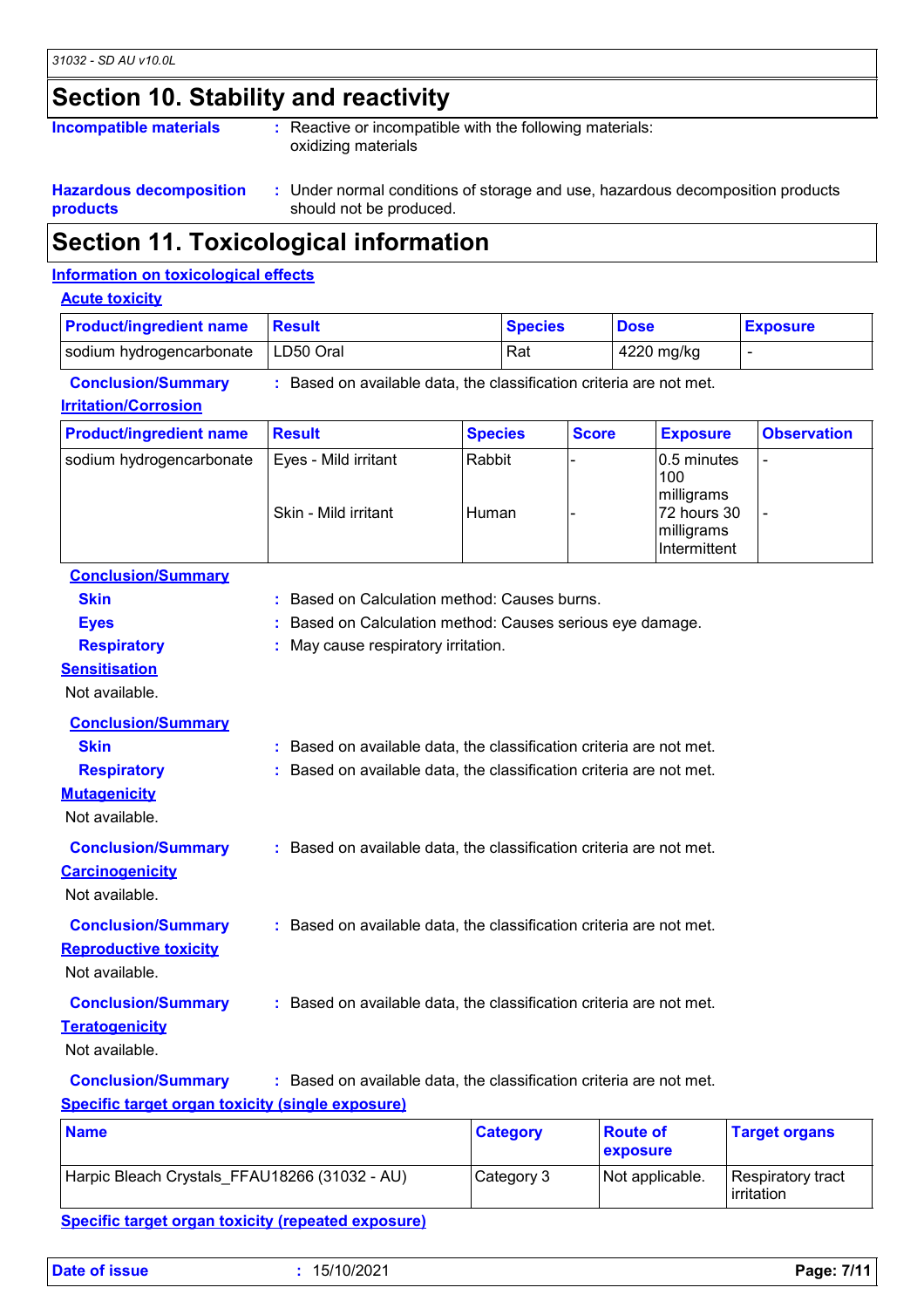## **Section 11. Toxicological information**

#### Not available.

#### **Aspiration hazard**

Not available.

| Information on likely routes : Not available.<br>of exposure |                                                                                                        |
|--------------------------------------------------------------|--------------------------------------------------------------------------------------------------------|
| <b>Potential acute health effects</b>                        |                                                                                                        |
| <b>Eye contact</b>                                           | : Causes serious eye damage.                                                                           |
| <b>Inhalation</b>                                            | May cause respiratory irritation.                                                                      |
| <b>Skin contact</b>                                          | : Causes severe burns.                                                                                 |
| <b>Ingestion</b>                                             | : No known significant effects or critical hazards.                                                    |
|                                                              | <b>Symptoms related to the physical, chemical and toxicological characteristics</b>                    |
| <b>Eye contact</b>                                           | : Adverse symptoms may include the following:<br>pain<br>watering<br>redness                           |
| <b>Inhalation</b>                                            | : Adverse symptoms may include the following:<br>respiratory tract irritation<br>coughing              |
| <b>Skin contact</b>                                          | : Adverse symptoms may include the following:<br>pain or irritation<br>redness<br>blistering may occur |
| <b>Ingestion</b>                                             | : Adverse symptoms may include the following:<br>stomach pains                                         |

#### **Delayed and immediate effects as well as chronic effects from short and long-term exposure**

| <b>Short term exposure</b>                        |                                                                                        |
|---------------------------------------------------|----------------------------------------------------------------------------------------|
| <b>Potential immediate</b><br><b>effects</b>      | $:$ Not available.                                                                     |
| <b>Potential delayed effects</b>                  | $:$ Not available.                                                                     |
| <b>Long term exposure</b>                         |                                                                                        |
| <b>Potential immediate</b><br><b>effects</b>      | $:$ Not available.                                                                     |
| <b>Potential delayed effects : Not available.</b> |                                                                                        |
| <b>Potential chronic health effects</b>           |                                                                                        |
| Not available.                                    |                                                                                        |
| <b>Conclusion/Summary</b>                         | : Based on available data, the classification criteria are not met.                    |
| <b>General</b>                                    | : Repeated or prolonged inhalation of dust may lead to chronic respiratory irritation. |
| <b>Carcinogenicity</b>                            | : No known significant effects or critical hazards.                                    |
| <b>Mutagenicity</b>                               | : No known significant effects or critical hazards.                                    |
| <b>Teratogenicity</b>                             | : No known significant effects or critical hazards.                                    |
| <b>Developmental effects</b>                      | : No known significant effects or critical hazards.                                    |
| <b>Fertility effects</b>                          | : No known significant effects or critical hazards.                                    |
|                                                   |                                                                                        |

#### **Numerical measures of toxicity Acute toxicity estimates**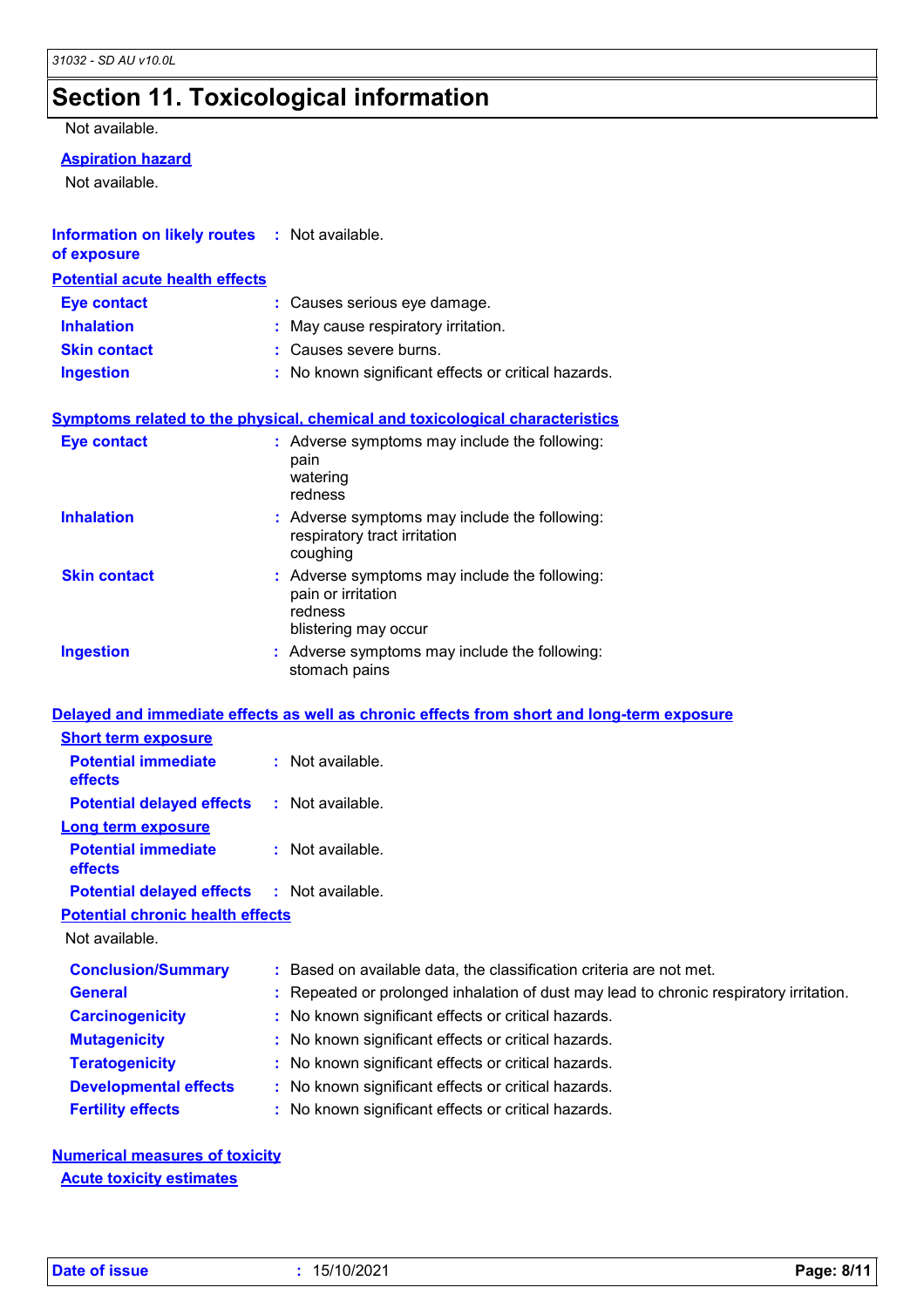## **Section 11. Toxicological information**

| <b>Route</b>         | <b>ATE value</b> |
|----------------------|------------------|
| Oral                 | 11876 mg/kg      |
| Dermal               | 47504 mg/kg      |
| Inhalation (vapours) | 43.94 mg/l       |

## **Section 12. Ecological information**

| <b>Toxicity</b>                |                                          |                                      |                 |  |  |
|--------------------------------|------------------------------------------|--------------------------------------|-----------------|--|--|
| <b>Product/ingredient name</b> | <b>Result</b>                            | <b>Species</b>                       | <b>Exposure</b> |  |  |
| sodium hydrogencarbonate       | Acute EC50 650000 µg/l Fresh water       | Algae - Navicula seminulum           | 96 hours        |  |  |
|                                | Acute LC50 1415.51 mg/l Marine water     | Crustaceans - Americamysis<br>bahia  | 48 hours        |  |  |
|                                | Acute LC50 7550000 µg/l Fresh water      | Fish - Gambusia affinis - Adult      | 96 hours        |  |  |
|                                | Chronic NOEC 912.45 mg/l Marine<br>water | Crustaceans - Americamysis<br>bahia  | 48 hours        |  |  |
|                                | Chronic NOEC 576 mg/l Fresh water        | Daphnia - Daphnia magna -<br>Neonate | 3 weeks         |  |  |

#### **Persistence and degradability**

Not available.

#### **Bioaccumulative potential**

Not available.

#### **Mobility in soil**

**Soil/water partition coefficient (KOC) :** Not available.

#### **Other adverse effects** : No known significant effects or critical hazards.

Release of large quantities into water may cause a pH-change resulting in danger for aquatic life.

### **Section 13. Disposal considerations**

| <b>Disposal methods</b> | : The generation of waste should be avoided or minimised wherever possible.<br>Disposal of this product, solutions and any by-products should at all times comply<br>with the requirements of environmental protection and waste disposal legislation<br>and any regional local authority requirements. Dispose of surplus and non-<br>recyclable products via a licensed waste disposal contractor. Waste should not be<br>disposed of untreated to the sewer unless fully compliant with the requirements of<br>all authorities with jurisdiction. Waste packaging should be recycled. Incineration or<br>landfill should only be considered when recycling is not feasible. This material and<br>its container must be disposed of in a safe way. Care should be taken when<br>handling emptied containers that have not been cleaned or rinsed out. Empty<br>containers or liners may retain some product residues. Avoid dispersal of spilt |
|-------------------------|--------------------------------------------------------------------------------------------------------------------------------------------------------------------------------------------------------------------------------------------------------------------------------------------------------------------------------------------------------------------------------------------------------------------------------------------------------------------------------------------------------------------------------------------------------------------------------------------------------------------------------------------------------------------------------------------------------------------------------------------------------------------------------------------------------------------------------------------------------------------------------------------------------------------------------------------------|
|                         | material and runoff and contact with soil, waterways, drains and sewers.                                                                                                                                                                                                                                                                                                                                                                                                                                                                                                                                                                                                                                                                                                                                                                                                                                                                         |

## **14. Transport information**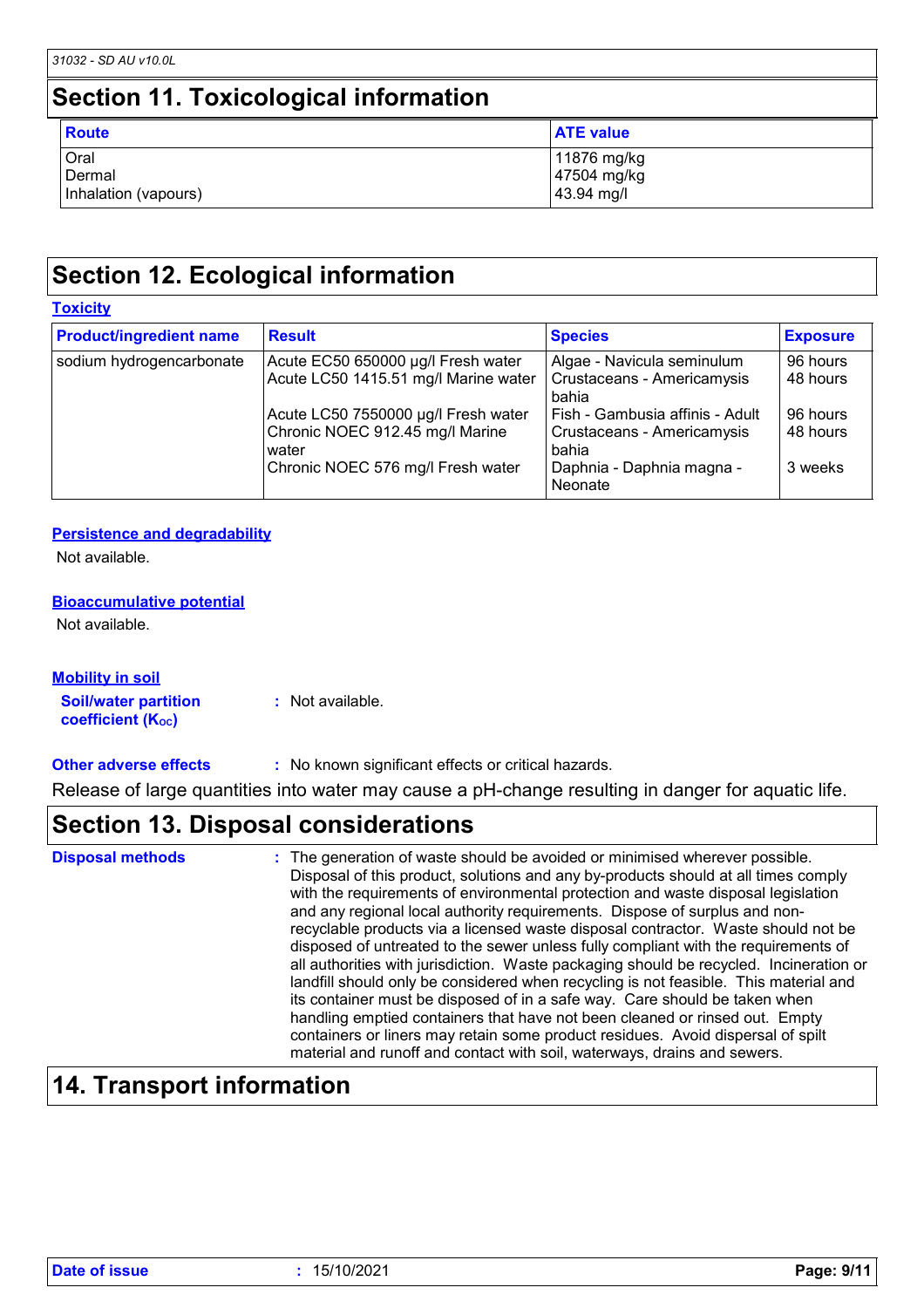| <b>UN number</b> |                                                                            |                                        |              |       |                                                                                                                                                                                                                                                                                                                                         |
|------------------|----------------------------------------------------------------------------|----------------------------------------|--------------|-------|-----------------------------------------------------------------------------------------------------------------------------------------------------------------------------------------------------------------------------------------------------------------------------------------------------------------------------------------|
|                  | <b>Proper shipping name</b>                                                | <b>Classes</b>                         | PG*          | Label | <b>Additional information</b>                                                                                                                                                                                                                                                                                                           |
| <b>UN3260</b>    | CORROSIVE SOLID,<br>ACIDIC, INORGANIC, N.O.<br>S. (sodium                  | 8                                      | $\mathsf{I}$ |       | <b>Hazchem code</b><br>2X                                                                                                                                                                                                                                                                                                               |
|                  |                                                                            |                                        |              |       | <b>Special provisions</b><br>274                                                                                                                                                                                                                                                                                                        |
| <b>UN3260</b>    | CORROSIVE SOLID,<br>ACIDIC, INORGANIC, N.O.<br>S. (sodium                  | 8                                      | $\sf II$     |       | <b>Emergency schedules</b><br>(EmS)<br>$F-A, S-B$                                                                                                                                                                                                                                                                                       |
|                  |                                                                            |                                        |              |       | <b>Special provisions</b><br>274                                                                                                                                                                                                                                                                                                        |
| <b>UN3260</b>    | Corrosive solid, acidic,<br>inorganic, n.o.s. (sodium<br>hydrogensulphate) | 8                                      | $\mathsf{I}$ |       | <b>Passenger and Cargo</b><br><b>Aircraft Quantity</b><br>limitation: 15 kg<br>Packaging instructions:<br>859<br><b>Cargo Aircraft Only</b><br>Quantity limitation: 50 kg<br>Packaging instructions:<br>863<br><b>Limited Quantities -</b><br><b>Passenger Aircraft</b><br>Quantity limitation: 5 kg<br>Packaging instructions:<br>Y844 |
|                  |                                                                            | hydrogensulphate)<br>hydrogensulphate) |              |       |                                                                                                                                                                                                                                                                                                                                         |

PG\* : Packing group

**Special precautions for user Transport within user's premises:** always transport in closed containers that are **:** upright and secure. Ensure that persons transporting the product know what to do in the event of an accident or spillage.

### **Section 15. Regulatory information**

**Standard Uniform Schedule of Medicine and Poisons** Schedule 5 CAUTION

**Model Work Health and Safety Regulations - Scheduled Substances**

Potassium peroxomonosulfate triple salt, Sodium hydrogen sulfate , Sulfamic acid

| <b>Australia inventory (AICS)</b>                           | : All components are listed or exempted. |
|-------------------------------------------------------------|------------------------------------------|
| <b>New Zealand Inventory of</b><br><b>Chemicals (NZIoC)</b> | : All components are listed or exempted. |
| <b>HSNO Group Standard</b>                                  | : Cleaning Products (Corrosive)          |
| <b>HSNO Approval Number</b>                                 | : HSR002526                              |
| <b>Approved Handler</b><br><b>Requirement</b>               | : No.                                    |
| <b>Tracking Requirement</b>                                 | : No.                                    |